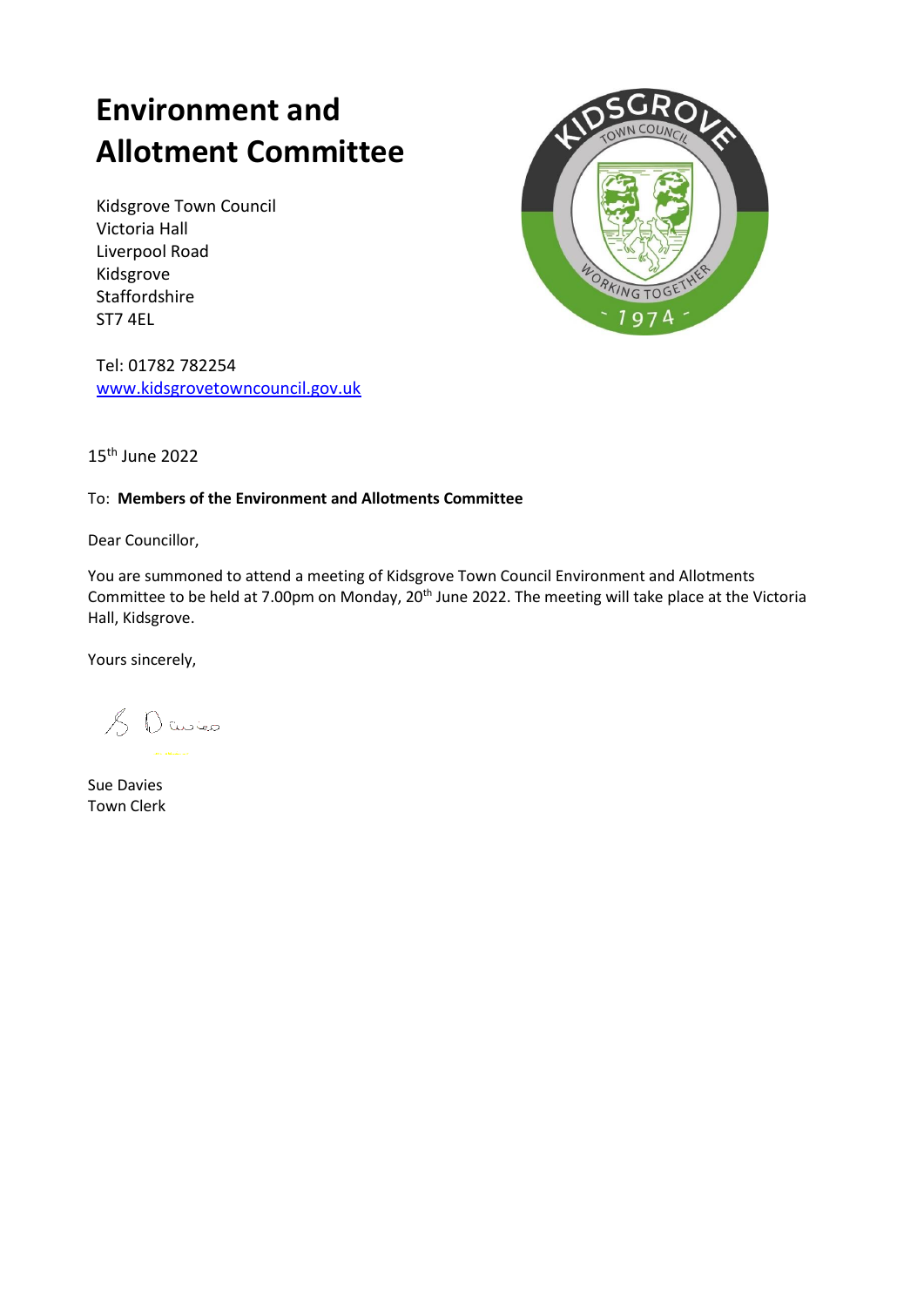## **Business to be transacted**

- **1. To receive nominations for and to elect a chair for the committee.**
- **2. To receive nominations for and to elect a vice-chair for the committee.**
- **3. To receive apologies for absence.**
- **4. To receive declarations of Members' Interests.**
- **5. To receive and confirm the minutes of the meeting of the Thursday 21st April 2022. (Circulated and available on the website)**
- **6. Public Participation.**

A period not exceeding 15 minutes for members of the public to ask questions or submit comments. (No individual to speak for more than 3 minutes without the permission of the chairman).

- **7. Matters arising not covered elsewhere (updates only):**
	- a. Allotment Fencing.
	- b. Telephone Box Oldcott Road.
- **8. To review the Terms of Reference for the Committee and to agree any changes for recommendation to Full Council.**

The current Terms of Reference are shown in appendix 1.

- **9. To discuss and agree a committee meeting requirement and frequency for inclusion in the Council's meeting schedule.**
- **10. To receive a budget update for the committee.**

To receive a budget review for the committee for the 2022-2023 financial year.

**11. To receive a list of current projects for the committee. To discuss and agree a plan.**

A list of all current and planned projects to be reviewed to allow prioritisation.

#### **12. Allotment updates:**

a. Allotments – General

To include further consideration of plans for an allotments event in the Victoria Hall.

- b. To receive a verbal update from the Clerk and Allotment Manager– Crown Bank.
- c. To receive a verbal update from the clerk and Allotment manager Lamb Street.

#### **13. Green Spaces/Play Areas – To receive an update and to consider and agree any further actions.**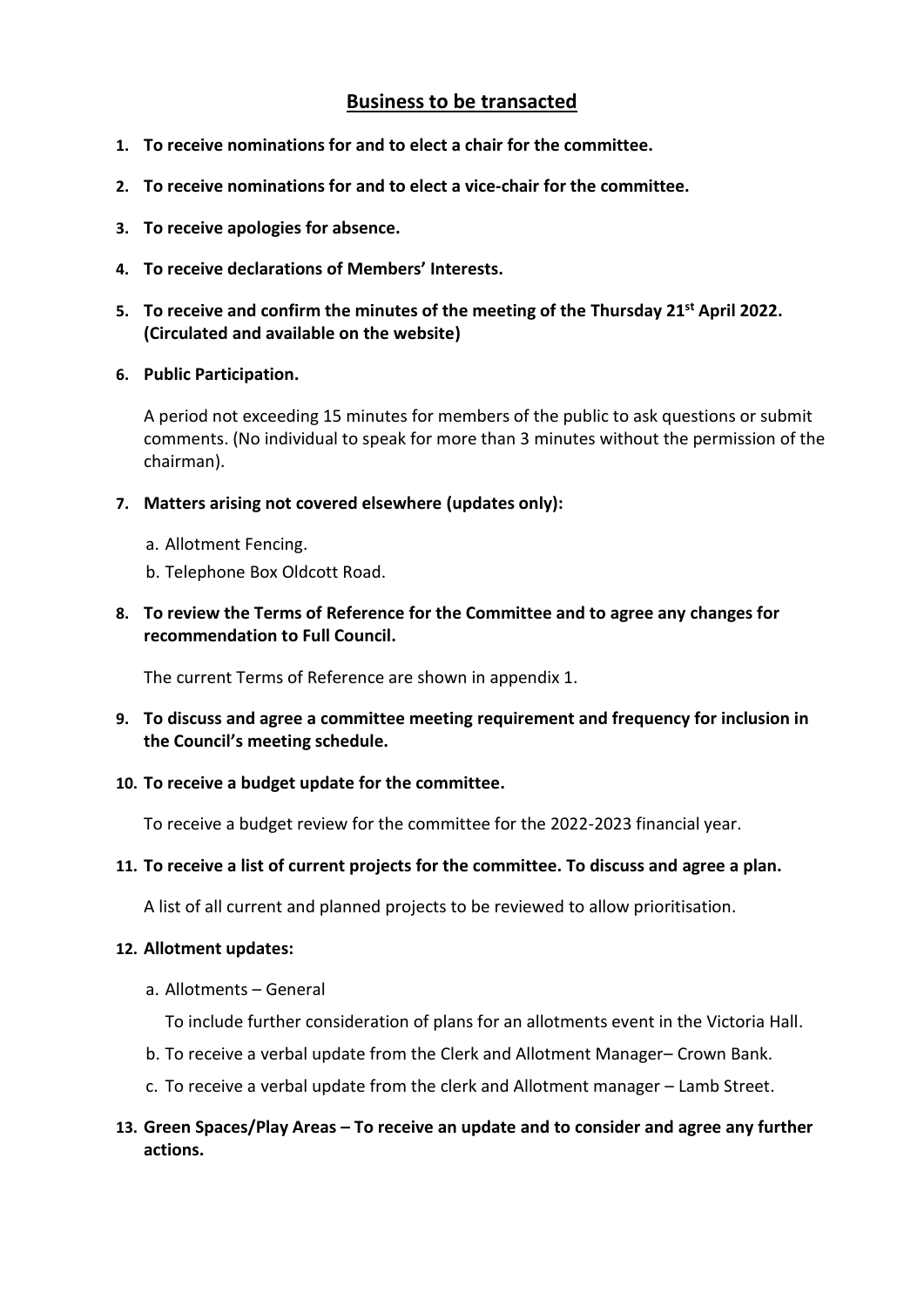- **14. Parish baskets and planting: To receive a verbal update on the progression of planting previously agreed and to consider any new locations.**
- **15. Parish bench provision: To receive a verbal update on progress regarding permissions in the proposed locations. To agree any actions going forward and to authorise any required expenditure.**
- **16. Ranger Report: To receive a verbal update from the Clerk on the Ranger's work and to agree any actions if required.**
- **17. To receive any information items or correspondence received from the chair, clerk or members. (Note – strictly information only.)**
- **18. Future Key Agenda Items**
	- Toilet provision at the allotment sites
	- Livestock policies for the allotments
	- Lighting in Bathpool Park.

#### **19. To agree the date and time of the next meeting: To be agreed.**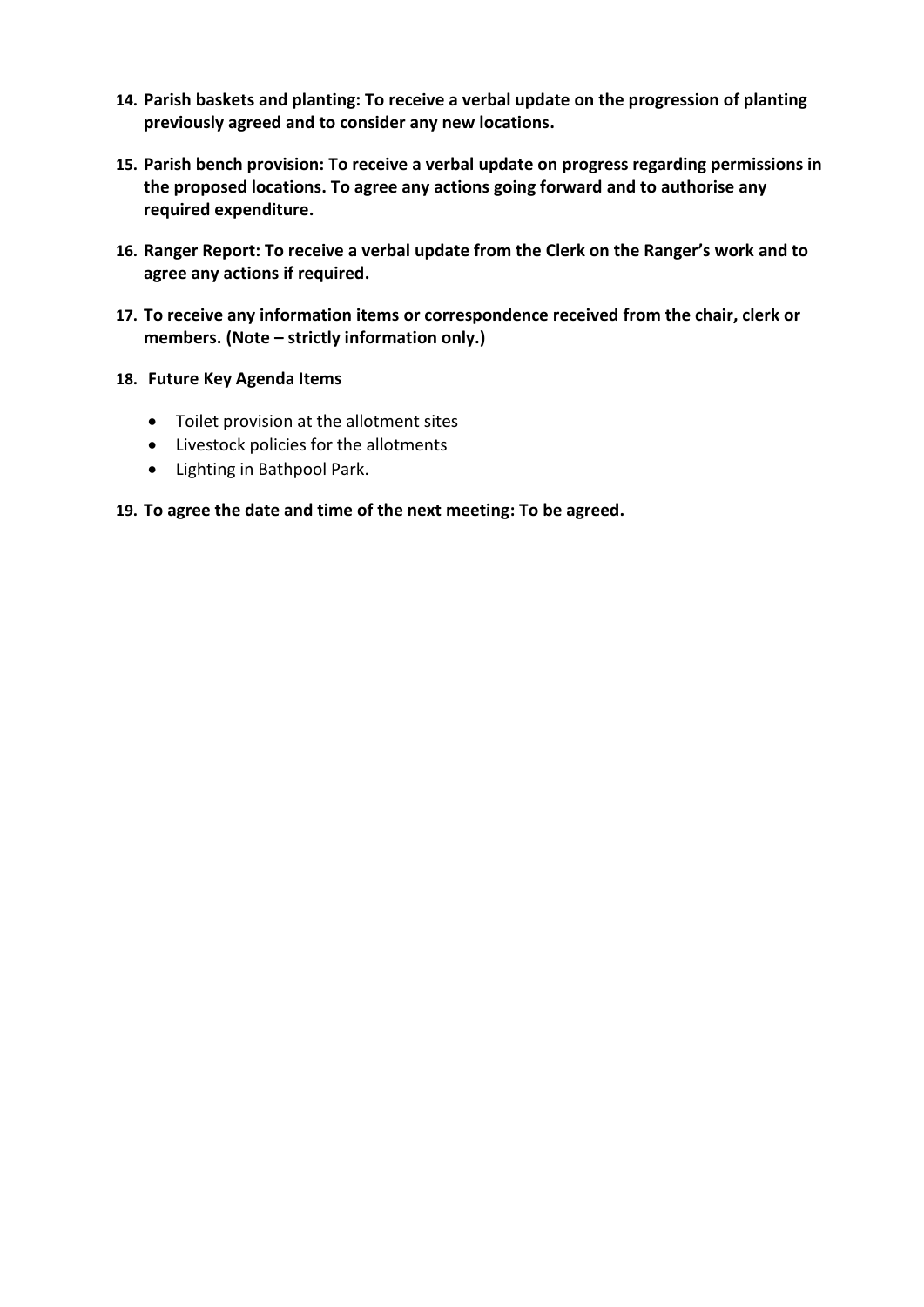## **Kidsgrove Town Council**

Kidsgrove Town Council Victoria Hall Liverpool Road Kidsgrove Staffordshire ST7 4EL

Tel: 01782 782254 www.kidsgrovetowncouncil.gov.uk



## **Environment and Allotments Committee Terms of Reference**

#### **1) Introduction**

The Environment Committee is set up as a standing committee to oversee and manage Kidsgrove Town Council's events. The Committee was set up by Kidsgrove Town Council at its meeting of 21st March 2019 (minute reference 1819-FC6-15).

The Committee must always abide with the Council's current approved Standing Orders and Financial Regulations.

The membership of the Committee for each Council year and a review of the Terms of Reference will be agreed at each Annual Meeting of the Full Council. The chair and vice-chair will be elected at the Annual Meeting of the Council unless the Council resolves at the Annual Meeting to delegate this to the first meeting of the Committee in the Civic year.

#### **2) Membership**

The Committee will consist of at least six Councillors with a quorum for a meeting being three Councillors. The Mayor and Deputy Mayor will be members ex-officio.

The Committee will also have a representative from each of the Council's two allotment sites: Lamb Street and Crown Bank. Allotment representatives will only have a vote on issues relating to the allotments and which are of a non-financial nature. The allotments can send a stand-in representative if their named member is unable to attend.

#### **3) Aim and Remit of the Environment Committee**

#### **a) Environmental and General Aspects**

- i) To manage and deliver the Council's environmental work and projects and which include open spaces, footpaths, play areas and planting schemes as well as allotments and the Ranger Service (see below).
- ii) To work alongside and support the Community and Community Groups as required to deliver environmental and conservational projects.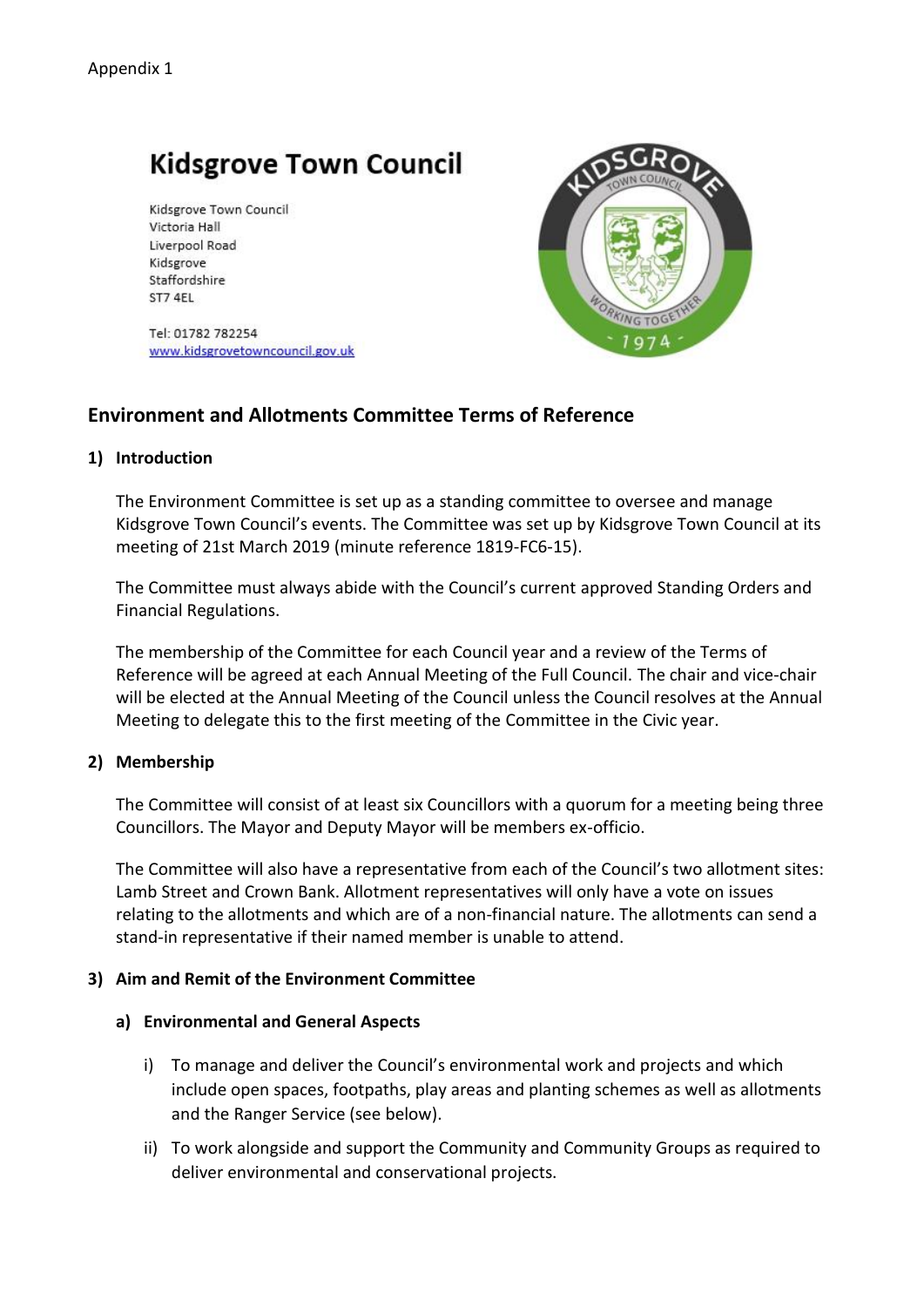- iii) To contribute to the Council's 5-year plan in relation to environmental matters and projects.
- iv) To consider budgets for the following financial year in relation to environmental projects for recommendation to the Finance and General Purposes (FGP) Committee prior to end of November of each year to enable the FPG Committee to prepare a draft budget for recommendation to Full Council.
- v) To monitor the budget, income and expenditure for environmental projects, receiving updates at each meeting from the Clerk/RFO (or another officer if the Clerk/RFO is absent).
- vi) To ensure that all areas within the Town council's boundary are considered in decision making.
- vii) To consult with the Community as required.

#### **b) Allotments**

- i) To manage and plan the future development of the allotments including expansion.
- ii) To oversee the two allotment sites whether that be by direct management or by setting up a self-managing committee. This is to include ensuring rents are correct and that in-site management is operating smoothly and efficiently in line with current legislation.
- iii) To consider budgets for the following financial year in relation to allotments for recommendation to the Finance and General Purposes (FGP) Committee prior to end of November of each year to enable the FPG Committee to prepare a draft budget for recommendation to Full Council.
- iv) To monitor the budget, income and expenditure from the Allotments, receiving updates at each meeting from the Clerk/RFO (or another officer if the Clerk/RFO is absent).
- v) To seek grant opportunities in relation to allotments.

### **c) Ranger Service**

- i) To oversee the Council's ranger activity and projects.
- ii) To manage the Ranger Service contract with Newcastle under Lyme Borough Council with all changes and renewals to the contract to be approved by Full Council.
- iii) To consider budgets for the following financial year in relation to the Ranger Service for recommendation to the Finance and General Purposes (FGP) Committee prior to end of November of each year to enable the FPG Committee to prepare a draft budget for recommendation to Full Council.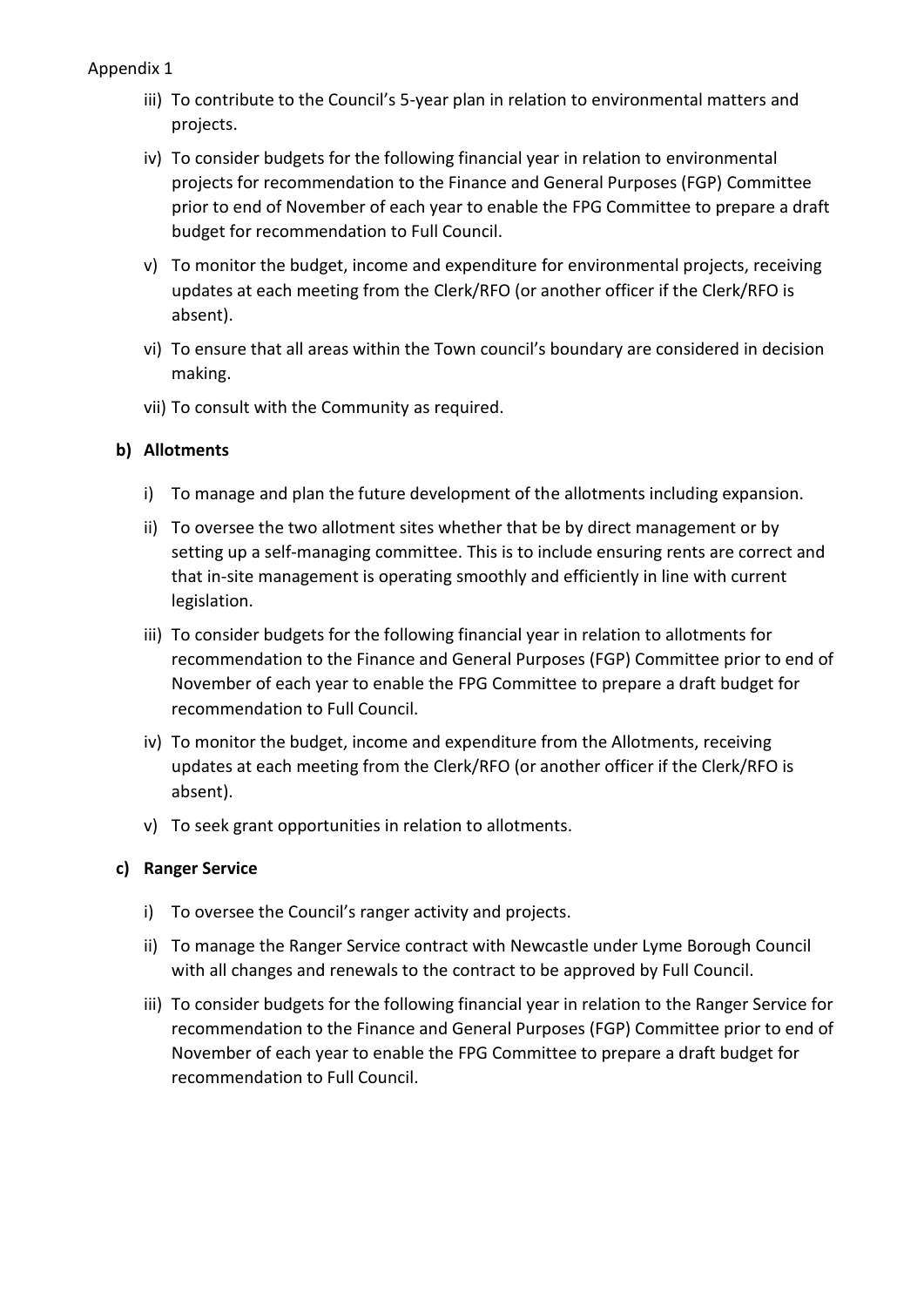#### Appendix 1

## **2) Delegated Powers of the Committee**

The Committee can make decisions only within that allowed in the current versions of approved Standing Orders, Financial Regulations and the powers delegated to it by the Council which are listed below:

- **a)** To elect a chairman and vice chairman at the first meeting of the committee following the Council's Annual meeting if required. (These roles may be elected at the Annual Meeting.)
- **b)** To co-opt a representative and stand-in representative of each allotment site as a committee member.
- **c)** To set up and agree the terms of reference of sub-committees and working parties of the Allotments and Environment Committee as required.
- **d)** To authorise budgeted expenditure in relation to environmental matters and allotment matters only in line with the limits for committees contained in the current financial regulations at that time.
- **e)** To identify and apply for grants in the Town Council's name.
- **f)** To set-up and conduct consultations relating to Environmental Matters in the Town Council's name.
- **g)** To delegate to the Clerk and other officers, if required, any decision making within its powers to delegate to allow environmental matters to progress in a timely manner between meetings.

**Note that a Council and its Committees CANNOT delegate any decision making to individual councillors or groups of councillors such as a working party.** 

## **3) Meetings of the Committee**

- **a)** The Committee should meet at least four times a year unless this isn't practically possible. Agreed dates of meetings should be published in the Council's Meeting calendar.
- **b)** The Clerk of the Council will issue a summons and agenda at least three days before each committee meeting but will strive to allow councillors five days, including a weekend, whenever this is practically possible. In the event the Clerk is absent and unable to issue the agenda, the agenda and summons will be issued by the chair.
- **c)** Each Committee Meeting should wherever possible be attended by an officer of the Council who act in an advisory role and who will ensure all business transacted falls within the remit and powers of the committee. The attending officer will produce draft minutes of the meeting. Only in the event an officer is unable to attend, and the timeframe of events means the meeting cannot be postponed, the committee must appoint a minute taker from within its members.
- **d)** Minutes will be issued in draft form to the following (in the specified order).
	- i) To the Chair for initial comment within one week. (If a committee member acted as minute taker due to an officer not being present, the Clerk should be forwarded the